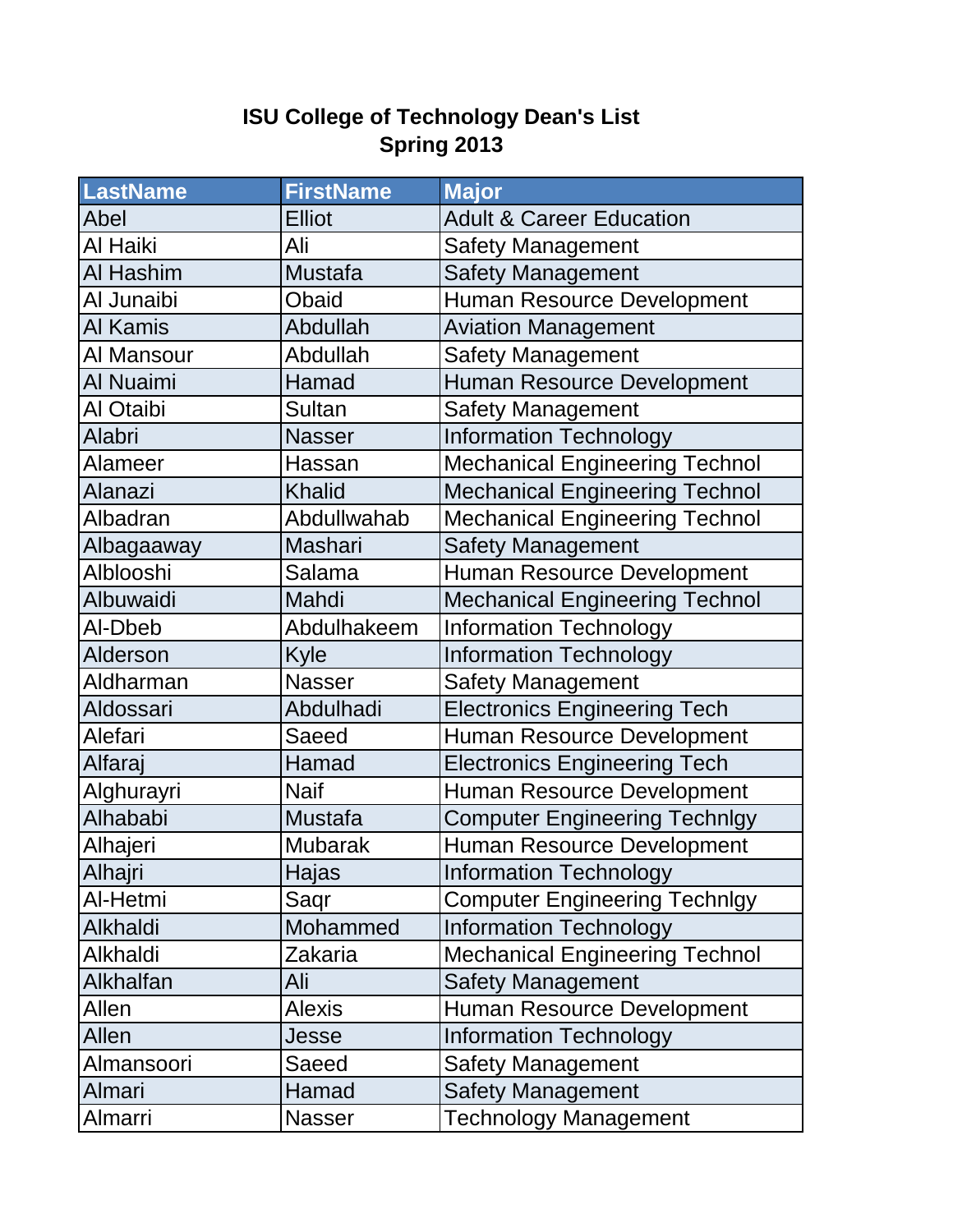| Almazrouei      | <b>Suhail</b>   | <b>Human Resource Development</b>        |
|-----------------|-----------------|------------------------------------------|
| Almousa         | Abdulaziz       | <b>Safety Management</b>                 |
| Almutairi       | Abdulmajid      | <b>Engineering Technology</b>            |
| Alnaeem         | Abdullah        | <b>Mechanical Engineering Technol</b>    |
| Alorayf         | Ibrahim         | <b>Safety Management</b>                 |
| Alotaibi        | <b>Mashal</b>   | Human Resource Development               |
| <b>Alowais</b>  | Ali             | <b>Safety Management</b>                 |
| Alowayshiz      | Ali             | <b>Computer Engineering Technlgy</b>     |
| Algahtani       | <b>Bandar</b>   | <b>Information Technology</b>            |
| Alqahtani       | Mohammed        | <b>Safety Management</b>                 |
| Alramah         | Omar            | <b>Mechanical Engineering Technol</b>    |
| <b>Alsalhi</b>  | Majed           | <b>Computer Engineering Technlgy</b>     |
| Alshahrani      | Abdullah        | <b>Mechanical Engineering Technol</b>    |
| Alsomali        | Abdulrahman     | <b>Automat&amp;Control Engineer Tech</b> |
| <b>Alturki</b>  | Mohamad         | <b>Safety Management</b>                 |
| Al-Turki        | Abdulaziz       | <b>Human Resource Development</b>        |
| Alyami          | <b>Mosfer</b>   | <b>Technology Management</b>             |
| <b>Alzamel</b>  | Omar            | <b>Human Resource Development</b>        |
| Anderson        | <b>Austin</b>   | <b>Prof Aviation Flight Tech</b>         |
| Anderson        | Erin            | <b>Human Resource Development</b>        |
| Anderson        | <b>Riley</b>    | <b>Interior Design</b>                   |
| Anderson        | Se'lah          | <b>Human Resource Development</b>        |
| Arrojo          | Anthony         | <b>Information Technology</b>            |
| <b>Bailey</b>   | Chevelle        | Textiles, Apparel&Merchandising          |
| <b>Baitsaid</b> | <b>Musallam</b> | <b>Information Technology</b>            |
| <b>Ball</b>     | Shanee          | Human Resource Development               |
| <b>Balogun</b>  | Rashidat        | Textiles, Apparel&Merchandising          |
| <b>Barrett</b>  | Shondra         | <b>Adult &amp; Career Education</b>      |
| <b>Beasley</b>  | <b>Macala</b>   | <b>Human Resource Development</b>        |
| <b>Beaver</b>   | <b>Derek</b>    | <b>Prof Aviation Flight Tech</b>         |
| <b>Beckwith</b> | <b>Seth</b>     | <b>Mechanical Engineering Technol</b>    |
| <b>Bennett</b>  | Collyn          | <b>Mechanical Engineering Technol</b>    |
| <b>Bennett</b>  | Paul            | Technology&Engineering Educ              |
| Berg            | <b>Richard</b>  | <b>Automotive Engineering Tech</b>       |
| <b>Bigham</b>   | Reginald        | <b>Human Resource Development</b>        |
| <b>Bishop</b>   | Tyler           | <b>Mechanical Engineering Technol</b>    |
| <b>Bogle</b>    | <b>Brennen</b>  | <b>Technology Management</b>             |
| <b>Bolin</b>    | James           | <b>Safety Management</b>                 |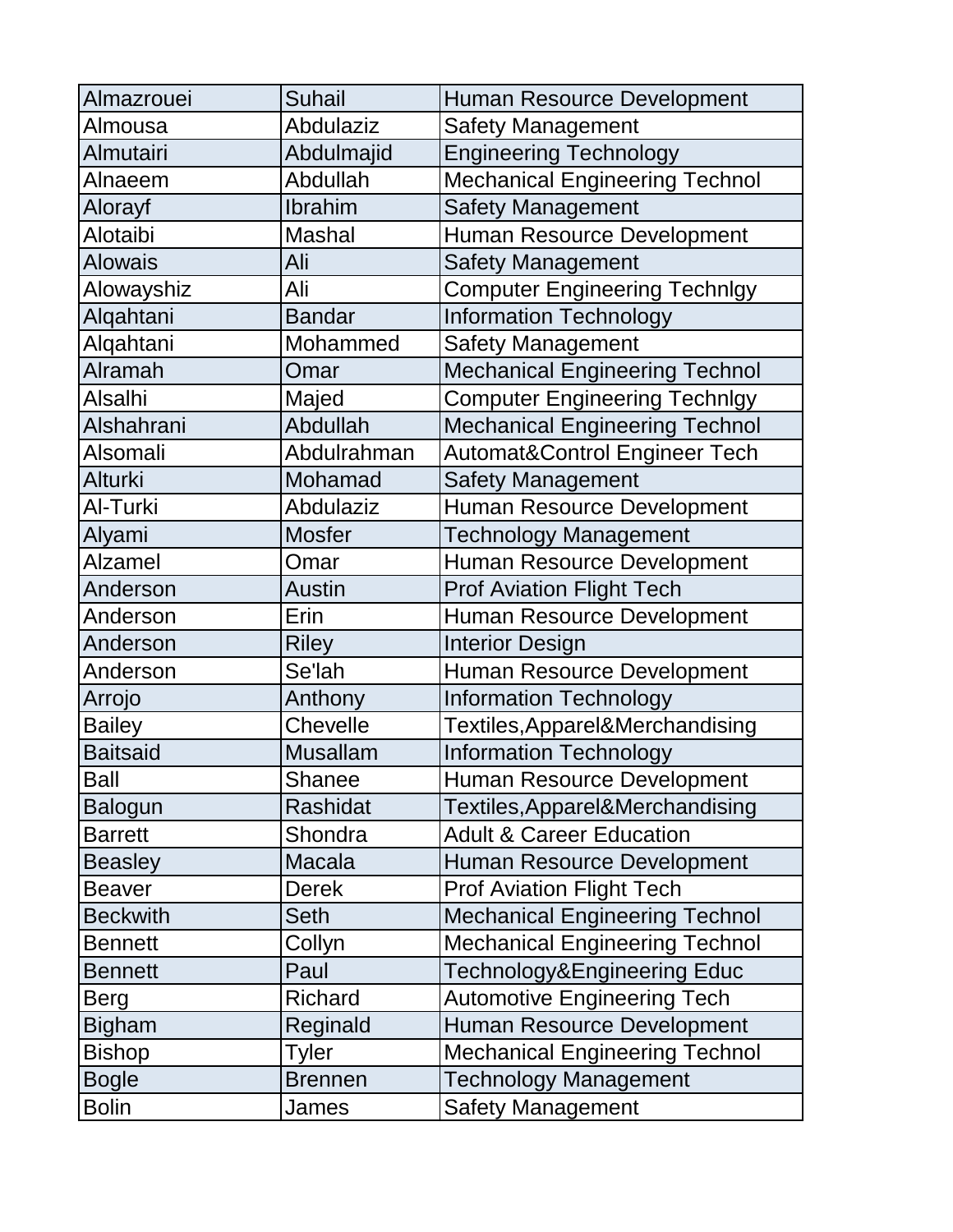| <b>Boyer</b>     | Colby          | <b>Construction Management</b>        |
|------------------|----------------|---------------------------------------|
| <b>Brackall</b>  | Chelsea        | <b>Adult &amp; Career Education</b>   |
| <b>Brier</b>     | <b>Jeffrey</b> | <b>Mechanical Engineering Technol</b> |
| <b>Brinck</b>    | Cody           | <b>Automotive Engineering Tech</b>    |
| <b>Brown</b>     | Kay            | <b>Prof Aviation Flight Tech</b>      |
| <b>Brown</b>     | Rachel         | <b>Adult &amp; Career Education</b>   |
| <b>Bryant</b>    | Spencer        | <b>Prof Aviation Flight Tech</b>      |
| <b>Bunch</b>     | Samuel         | <b>Information Technology</b>         |
| <b>Butler</b>    | Na'Shaee       | <b>Human Resource Development</b>     |
| <b>Butler</b>    | Taylor         | <b>Aviation Management</b>            |
| Cauley           | Gary           | <b>Prof Aviation Flight Tech</b>      |
| <b>Childress</b> | <b>Dexter</b>  | <b>Automotive Engineering Tech</b>    |
| Cho              | Namhyeon       | <b>Mechanical Engineering Technol</b> |
| Claussen         | Cameron        | <b>Construction Management</b>        |
| Cole             | Joseph         | <b>Information Technology</b>         |
| Collins          | Anthony        | <b>Technology Management</b>          |
| <b>Collins</b>   | <b>Tyler</b>   | <b>Aviation Management</b>            |
| Combs            | Zachary        | <b>Information Technology</b>         |
| Contreras        | <b>Hector</b>  | <b>Prof Aviation Flight Tech</b>      |
| Contreras        | Marilyn        | <b>Interior Design</b>                |
| Cooper           | <b>Brooke</b>  | <b>Human Resource Development</b>     |
| Cottom           | James          | <b>Human Resource Development</b>     |
| Crawford         | <b>Beau</b>    | <b>Mechanical Engineering Technol</b> |
| <b>Davis</b>     | <b>Curtiss</b> | Technology&Engineering Educ           |
| <b>Davis</b>     | Meghan         | <b>Adult &amp; Career Education</b>   |
| <b>Doss</b>      | Melissa        | Human Resource Development            |
| Dye              | <b>Melissa</b> | Human Resource Development            |
| <b>Edwards</b>   | <b>Desiree</b> | Human Resource Development            |
| <b>Edwards</b>   | Megan          | <b>Interior Design</b>                |
| <b>Eickhoff</b>  | <b>Brandon</b> | <b>Aviation Management</b>            |
| <b>Ernst</b>     | Colin          | <b>Information Technology</b>         |
| Erwin            | Cale           | <b>Information Technology</b>         |
| <b>Eslick</b>    | Cody           | <b>Construction Management</b>        |
| <b>Eubank</b>    | Kyla           | Textiles, Apparel&Merchandising       |
| <b>Fiscus</b>    | Jason          | <b>Electronics Engineering Tech</b>   |
| <b>Fisher</b>    | <b>Brandon</b> | <b>Mechanical Engineering Technol</b> |
| <b>Fleck</b>     | David          | <b>Prof Aviation Flight Tech</b>      |
| Fosnot           | <b>Bobbi</b>   | <b>Aviation Management</b>            |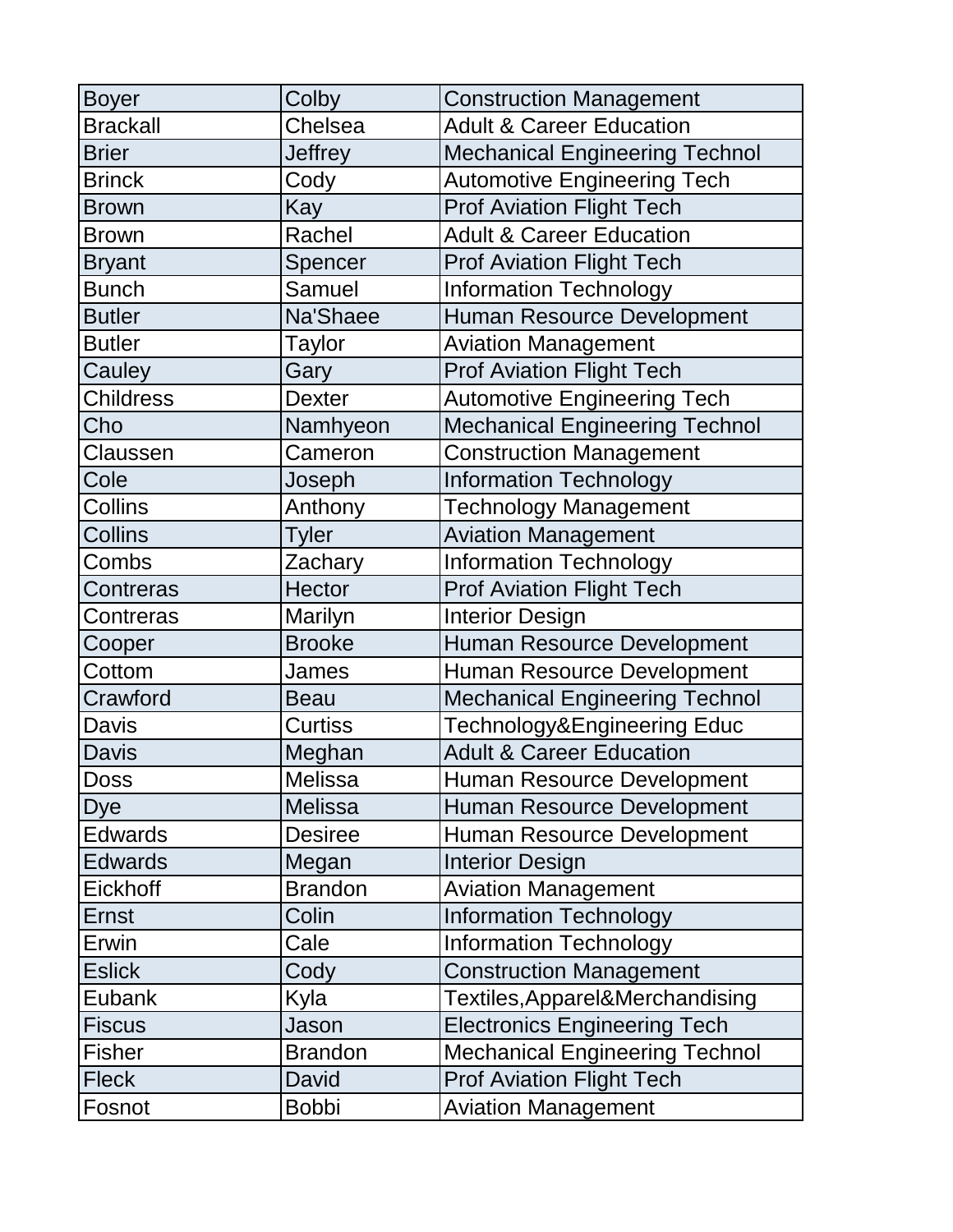| Fox              | <b>Robert</b>   | <b>Electronics Engineering Tech</b>      |
|------------------|-----------------|------------------------------------------|
| Gardner          | James           | <b>Computer Engineering Technlgy</b>     |
| Gaskey           | <b>Erik</b>     | <b>Computer Engineering Technlgy</b>     |
| Giesler          | Kyle            | <b>Construction Management</b>           |
| Gilbert          | <b>Holly</b>    | <b>Human Resource Development</b>        |
| Gillman          | Nehemiah        | <b>Computer Engineering Technlgy</b>     |
| Goelz            | <b>Matthew</b>  | <b>Mechanical Engineering Technol</b>    |
| Goodrum-Mitchell | Heavenly        | <b>Computer Engineering Technlgy</b>     |
| Grass            | Jacob           | <b>Mechanical Engineering Technol</b>    |
| Green            | <b>Blake</b>    | <b>Construction Management</b>           |
| Guinn            | Chase           | <b>Prof Aviation Flight Tech</b>         |
| <b>Haddad Iv</b> | Joseph          | <b>Prof Aviation Flight Tech</b>         |
| Hahn             | Jordan          | <b>Prof Aviation Flight Tech</b>         |
| Ham              | <b>Hickory</b>  | <b>Prof Aviation Flight Tech</b>         |
| <b>Hancock</b>   | Angela          | <b>Human Resource Development</b>        |
| Hand             | Schuyler        | <b>Construction Management</b>           |
| <b>Hankins</b>   | <b>Billeigh</b> | <b>Interior Design</b>                   |
| Hardey           | Shaun           | <b>Computer Engineering Technlgy</b>     |
| Hart             | <b>Justin</b>   | <b>Mechanical Engineering Technol</b>    |
| Haugh            | Faith           | Textiles, Apparel&Merchandising          |
| <b>Heim</b>      | John            | <b>Prof Aviation Flight Tech</b>         |
| <b>Heine</b>     | Jared           | <b>Prof Aviation Flight Tech</b>         |
| Hellickson       | Donald          | <b>Computer Engineering Technlgy</b>     |
| Henrickson       | Ryan            | <b>Prof Aviation Flight Tech</b>         |
| Henriquez        | Oscar           | <b>Computer Engineering Technlgy</b>     |
| Hernandez        | Michael         | <b>Construction Management</b>           |
| <b>Hickey</b>    | <b>Brooke</b>   | Human Resource Development               |
| Higdon           | Jami            | <b>Prof Aviation Flight Tech</b>         |
| <b>Higgins</b>   | Kendall         | <b>Automat&amp;Control Engineer Tech</b> |
| <b>Higgins</b>   | Penny           | <b>Adult &amp; Career Education</b>      |
| <b>Hill</b>      | Clinton         | <b>Prof Aviation Flight Tech</b>         |
| Hinton           | Joshua          | <b>Electronics Engineering Tech</b>      |
| Hockel           | <b>Kristine</b> | <b>Human Resource Development</b>        |
| Holland          | Trey            | <b>Information Technology</b>            |
| <b>Hollcraft</b> | Kenneth         | <b>Prof Aviation Flight Tech</b>         |
| Hood             | Joshua          | <b>Human Resource Development</b>        |
| Hoesli           | David           | Human Resource Development               |
| Howard           | Devin           | <b>Information Technology</b>            |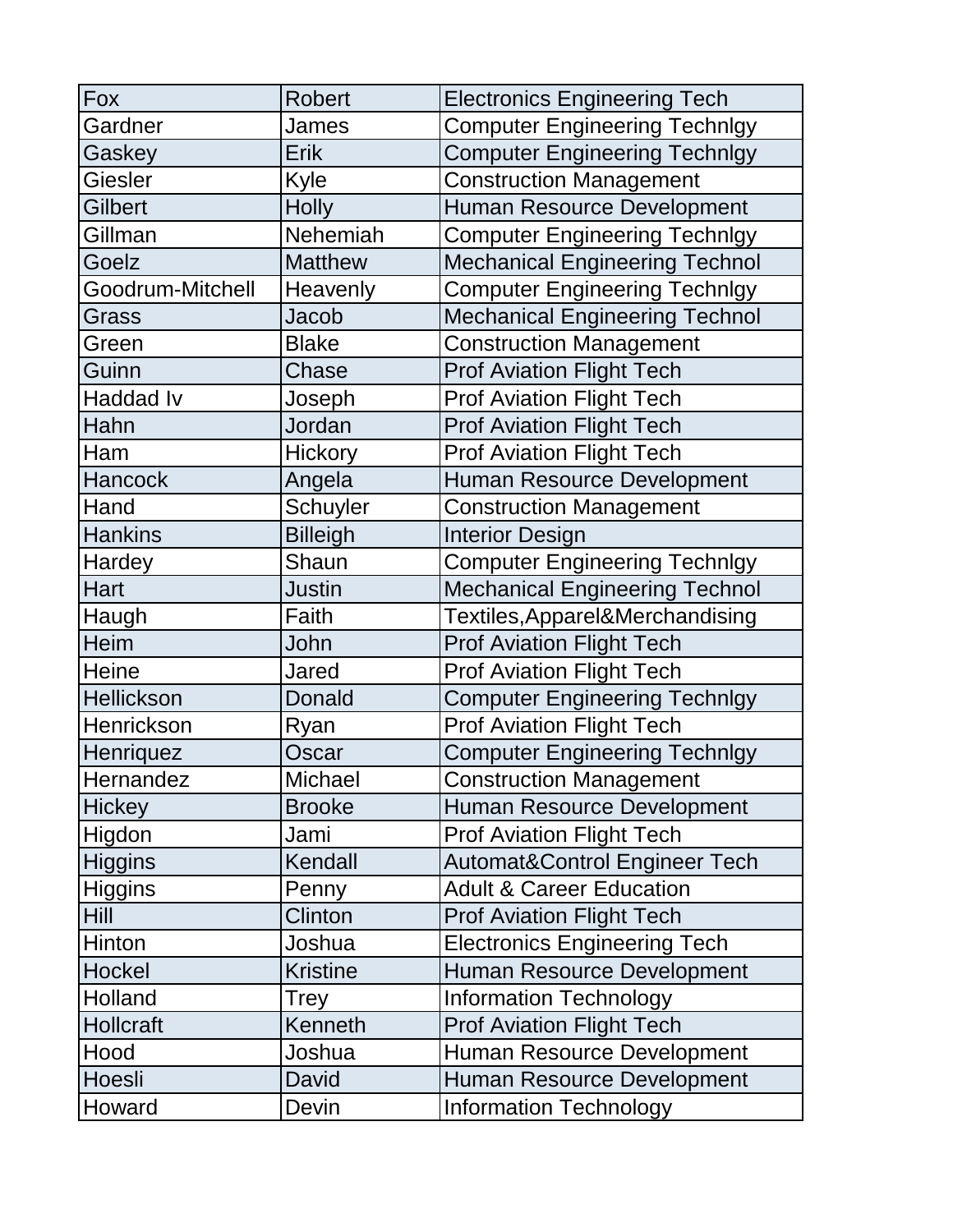| Howe           | Jacob            | <b>Aviation Management</b>            |
|----------------|------------------|---------------------------------------|
| <b>Huber</b>   | Moriah           | <b>Information Technology</b>         |
| <b>Hughes</b>  | John             | <b>Mechanical Engineering Technol</b> |
| Humphrey       | <b>Austin</b>    | <b>Safety Management</b>              |
| <b>Hyde</b>    | Nathaniel        | <b>Prof Aviation Flight Tech</b>      |
| Ingram         | James            | <b>Electronics Engineering Tech</b>   |
| <b>Jackson</b> | Mirjana          | Textiles, Apparel&Merchandising       |
| <b>Jarrett</b> | Alyssa           | <b>Aviation Management</b>            |
| Jiang          | Kaile            | <b>Computer Engineering Technlgy</b>  |
| Johnson        | <b>Derrick</b>   | <b>Electronics Engineering Tech</b>   |
| Johnson        | <b>Nickolas</b>  | <b>Mechanical Engineering Technol</b> |
| Joiner         | <b>Sir James</b> | <b>Interior Design</b>                |
| Jones          | Clarissa         | <b>Human Resource Development</b>     |
| Jones          | Mary             | <b>Technology Management</b>          |
| Joseph         | <b>Molly</b>     | Technology&Engineering Educ           |
| Jude           | Robert           | <b>Construction Management</b>        |
| Karunaratne    | Yatthra          | <b>Automotive Engineering Tech</b>    |
| Kays           | Jason            | <b>Electronics Engineering Tech</b>   |
| Keene          | <b>Charles</b>   | <b>Aviation Management</b>            |
| Key            | JoAnna           | <b>Interior Design</b>                |
| <b>King</b>    | Cody             | <b>Information Technology</b>         |
| <b>Kissel</b>  | David            | <b>Prof Aviation Flight Tech</b>      |
| Knoblett       | Caleb            | <b>Information Technology</b>         |
| Koronkiewicz   | <b>Steven</b>    | Technology&Engineering Educ           |
| Kortz          | <b>Bethany</b>   | Human Resource Development            |
| Kwon           | <b>Yong Sic</b>  | <b>Mechanical Engineering Technol</b> |
| Lahee          | Zachariah        | <b>Computer Engineering Technlgy</b>  |
| Lane           | <b>Kelsey</b>    | Textiles, Apparel&Merchandising       |
| Larrabee       | <b>Patrick</b>   | <b>Prof Aviation Flight Tech</b>      |
| Lindsay        | Sarah            | <b>Adult &amp; Career Education</b>   |
| Lockhart       | <b>Mitchell</b>  | <b>Mechanical Engineering Technol</b> |
| Lopez          | Ashley           | <b>Human Resource Development</b>     |
| Lopez          | Jonathan         | <b>Construction Management</b>        |
| Lundy          | <b>Bradley</b>   | <b>Computer Engineering Technlgy</b>  |
| Lynch          | Elizabeth        | Textiles, Apparel&Merchandising       |
| Magrum         | Joel             | <b>Prof Aviation Flight Tech</b>      |
| Mahaney        | Tina             | <b>Human Resource Development</b>     |
| Mahoney        | Kyler            | <b>Mechanical Engineering Technol</b> |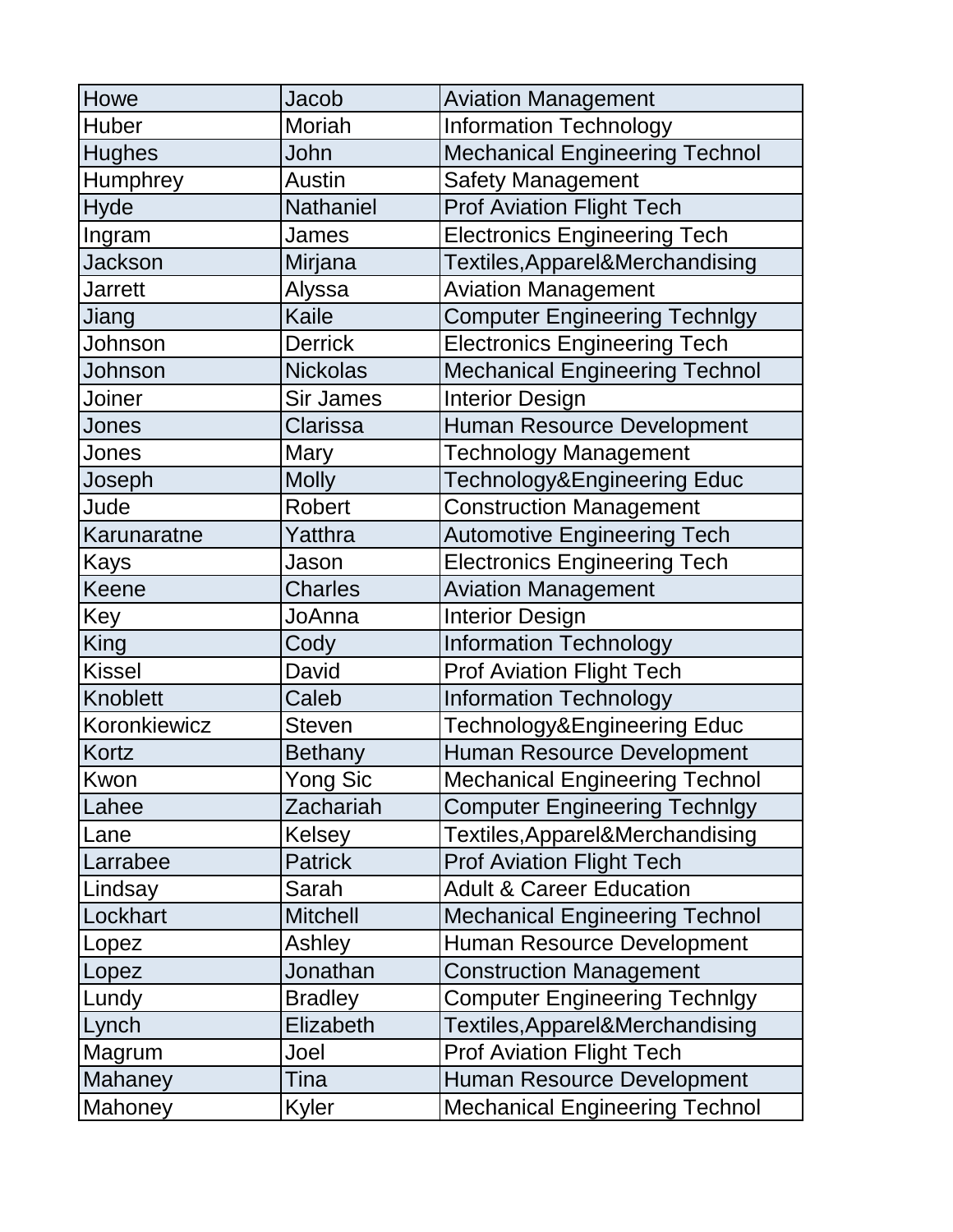| Malooley             | Eli           | <b>Information Technology</b>            |
|----------------------|---------------|------------------------------------------|
| <b>Marshall</b>      | Jasmine       | <b>Aviation Management</b>               |
| <b>Martin</b>        | <b>Brian</b>  | <b>Construction Management</b>           |
| <b>Mastin</b>        | Leon          | <b>Mechanical Engineering Technol</b>    |
| <b>Matherly</b>      | David         | <b>Aviation Management</b>               |
| <b>McClure</b>       | <b>Kevin</b>  | <b>Construction Management</b>           |
| <b>McFarren</b>      | Jessica       | <b>Packaging Engineering Tech</b>        |
| <b>McKamey</b>       | Joseph        | <b>Electronics Engineering Tech</b>      |
| <b>McKinney-Link</b> | Jodi          | <b>Human Resource Development</b>        |
| <b>Middleton</b>     | <b>Steven</b> | <b>Aviation Management</b>               |
| <b>Milam</b>         | Candice       | <b>Adult &amp; Career Education</b>      |
| <b>Miller</b>        | Kimberly      | <b>Prof Aviation Flight Tech</b>         |
| <b>Millikan</b>      | <b>Brody</b>  | <b>Prof Aviation Flight Tech</b>         |
| Montel               | <b>Austin</b> | <b>Automat&amp;Control Engineer Tech</b> |
| <b>Morken</b>        | <b>Daniel</b> | <b>Packaging Engineering Tech</b>        |
| <b>Munro</b>         | Timothy       | <b>Mechanical Engineering Technol</b>    |
| Muyumba              | Annette       | <b>Human Resource Development</b>        |
| <b>Myers</b>         | <b>Justin</b> | <b>Safety Management</b>                 |
| <b>Napier</b>        | <b>Travis</b> | <b>Mechanical Engineering Technol</b>    |
| <b>Newlin</b>        | Suron         | <b>Construction Management</b>           |
| <b>Nixon</b>         | Trey          | <b>Mechanical Engineering Technol</b>    |
| <b>Noble</b>         | <b>Kelsey</b> | <b>Construction Management</b>           |
| <b>Noel</b>          | Chelsea       | <b>Prof Aviation Flight Tech</b>         |
| Norton               | Samantha      | <b>Aviation Management</b>               |
| Otto                 | Shayna        | <b>Information Technology</b>            |
| Page                 | Presley       | <b>Electronics Engineering Tech</b>      |
| Patterson            | Ethan         | <b>Aviation Management</b>               |
| Patterson            | Ryan          | <b>Packaging Engineering Tech</b>        |
| Perry                | Joshua        | <b>Information Technology</b>            |
| Perry                | Lassana       | <b>Safety Management</b>                 |
| <b>Peters</b>        | Christian     | <b>Construction Management</b>           |
| <b>Piatt</b>         | Savannah      | <b>Adult &amp; Career Education</b>      |
| <b>Pilalis</b>       | Alexander     | <b>Information Technology</b>            |
| <b>Politz</b>        | Anthony       | <b>Aviation Management</b>               |
| Ponder               | <b>Brandi</b> | <b>Safety Management</b>                 |
| Popp                 | Caleb         | <b>Aviation Management</b>               |
| Radford              | Christopher   | <b>Prof Aviation Flight Tech</b>         |
| Real                 | James         | <b>Construction Management</b>           |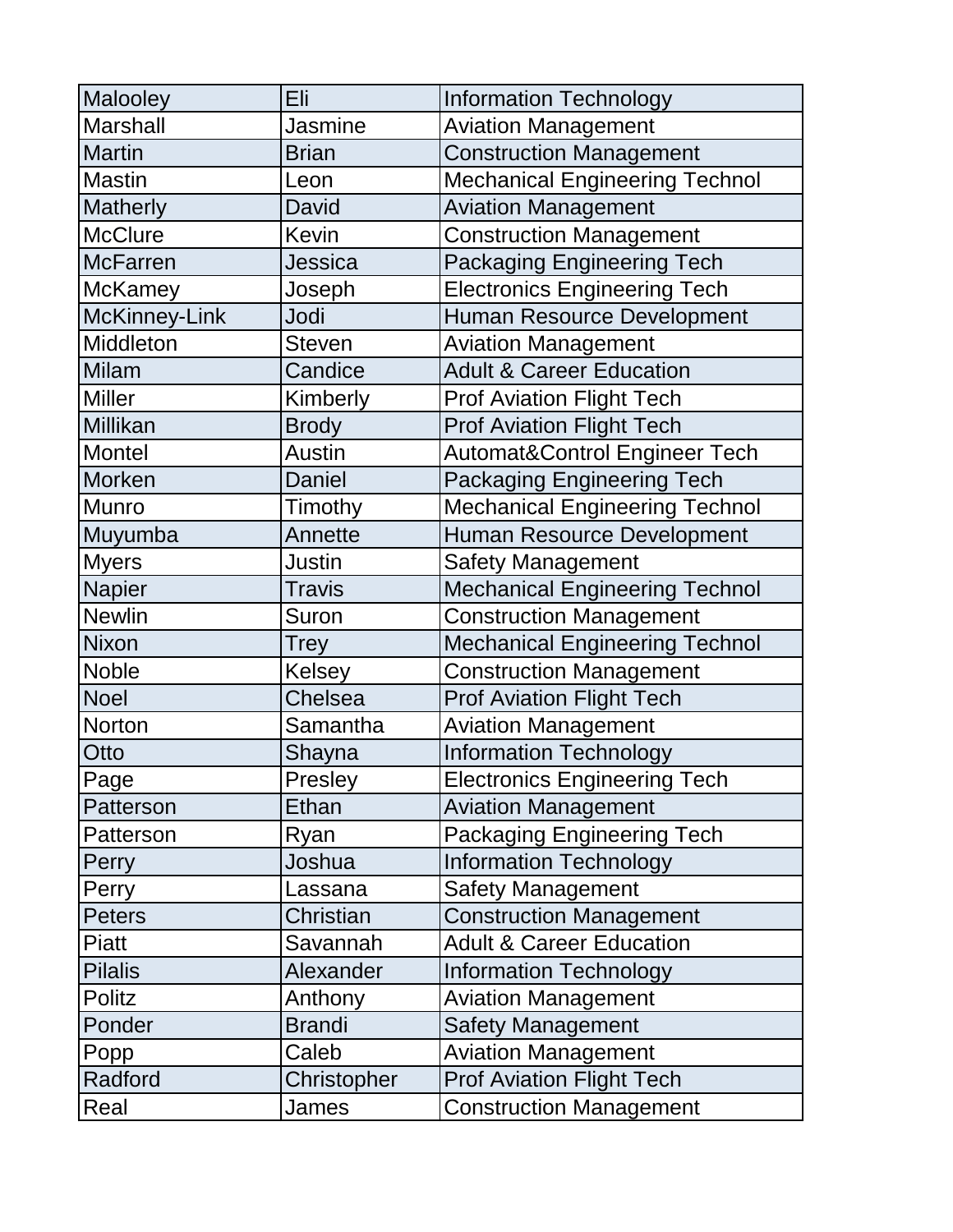| <b>Rehs</b>        | Cory             | <b>Information Technology</b>         |
|--------------------|------------------|---------------------------------------|
| Reynolds           | <b>Shelby</b>    | Textiles, Apparel&Merchandising       |
| Robinaugh          | Erika            | Textiles, Apparel&Merchandising       |
| Robinaugh          | Haley            | <b>Interior Design</b>                |
| Rogers             | John             | <b>Information Technology</b>         |
| Rosenow            | Jennifer         | Human Resource Development            |
| <b>Sabelhaus</b>   | <b>Justin</b>    | <b>Prof Aviation Flight Tech</b>      |
| Sachtjen           | Joseph           | <b>Information Technology</b>         |
| <b>Schaefer</b>    | Christina        | <b>Prof Aviation Flight Tech</b>      |
| <b>Schitter</b>    | <b>Ben</b>       | <b>Construction Management</b>        |
| <b>Schwartz</b>    | Andrew           | <b>Packaging Engineering Tech</b>     |
| <b>Secrest</b>     | Ray              | <b>Construction Management</b>        |
| Shah               | Palak            | <b>Electronics Engineering Tech</b>   |
| Shamsaie           | Adam             | <b>Human Resource Development</b>     |
| Shockley           | <b>Nathaniel</b> | <b>Prof Aviation Flight Tech</b>      |
| Shulman            | Kelly            | <b>Interior Design</b>                |
| <b>Sinders</b>     | Sean             | <b>Computer Engineering Technlgy</b>  |
| Sinnari            | Abdulrahman      | <b>Information Technology</b>         |
| <b>Skeel</b>       | Jason            | <b>Information Technology</b>         |
| <b>Smith</b>       | Andrew           | <b>Construction Management</b>        |
| <b>Smith</b>       | <b>Travis</b>    | <b>Construction Management</b>        |
| <b>Sparks</b>      | <b>Shane</b>     | <b>Aviation Management</b>            |
| Spaulding          | Jonathan         | <b>Prof Aviation Flight Tech</b>      |
| <b>Spires</b>      | Christian        | <b>Construction Management</b>        |
| <b>Stechmiller</b> | Dan              | <b>Information Technology</b>         |
| <b>Steele</b>      | Aaron            | <b>Prof Aviation Flight Tech</b>      |
| Stough             | William          | <b>Adult &amp; Career Education</b>   |
| Strange            | <b>Derek</b>     | <b>Mechanical Engineering Technol</b> |
| <b>Streicher</b>   | Christopher      | <b>Prof Aviation Flight Tech</b>      |
| <b>Strole</b>      | Ryan             | <b>Aviation Management</b>            |
| Thayer             | Ryan             | <b>Mechanical Engineering Technol</b> |
| <b>Thomas</b>      | Raymond          | <b>Adult &amp; Career Education</b>   |
| Thompson           | <b>Brian</b>     | <b>Packaging Engineering Tech</b>     |
| Thompson           | Christopher      | <b>Information Technology</b>         |
| <b>Tiefel</b>      | Clayton          | <b>Mechanical Engineering Technol</b> |
| Tompieu            | Obed             | <b>Information Technology</b>         |
| Wadsworth          | Eric             | <b>Prof Aviation Flight Tech</b>      |
| Wallace            | Christopher      | <b>Computer Engineering Technlgy</b>  |